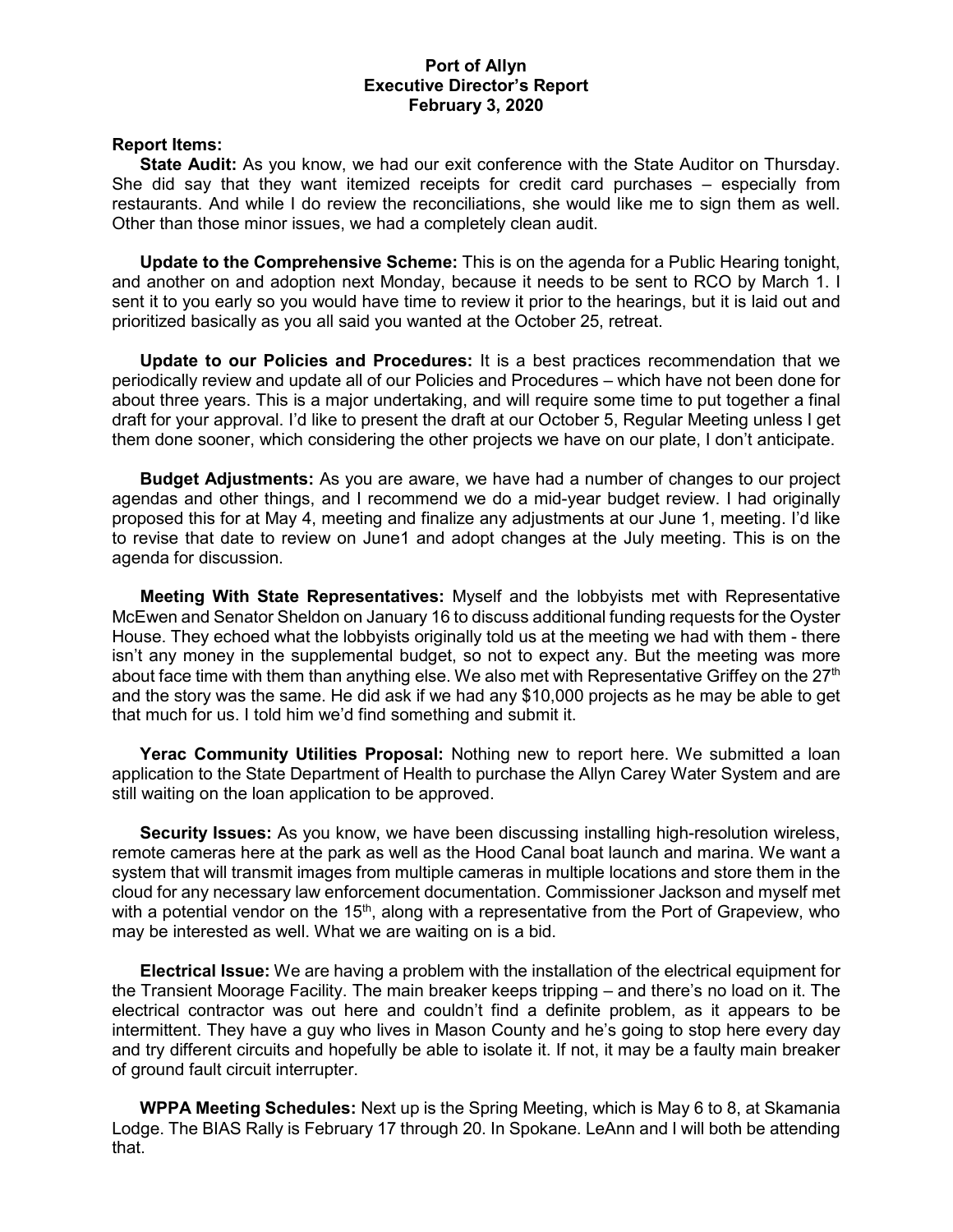**Renting Our Small Office:** Nothing new to report on this.

**Totem Pole Issue:** James Kelsey and I are still trying to find a date that works for both of us to do this.

## **Old Business:**

**Oyster House:** As you know, our current part of the project is to get the launch ramp removed and the pilings driven.

We have a bid from Art Anderson for all the engineering, design work and bid document preparation for this of \$52,590. I included a copy of the bid in your meeting packet, and put it on the agenda for approval. I have also asked them for a recommendation of a firm for the Geotechnical report about the soils where the pilings need to be driven. The bid we got from Envirotech was \$6,800, and requires test borings in the water. I talked to Bill Rehe about that because I believe that cost was out of line. He agreed, and offered to talk to Envirotech. I also have the name of two other potential companies to get bids from if that doesn't work.

Once the design work is finished, we can proceed with the Army Corp of Engineers (ACOE) permit. Once we have that we can begin the demolition. We have until the end of February to get that done, but obviously, that isn't going to happen, so we have to wait until July. But aside from getting these things ready to roll, we are in a holding pattern until we get thedesign work done and the ACOE permit.

**Sweetwater Park:** We have the final paperwork for the transfer in hand. However there are a couple of issues of concern that came up on the title report that need to be resolved before we close on this. One concerns water rights and another an old easement. I emailed a copy of the report to all of you on December 31, and outlined our concerns. I also sent a copy to Dana Rosenbach.

Joe believes all these issues can either be resolved or insured for, and he recommended we move forward with preparing for closing. However, the easement issue may require a survey to find exactly where that easement is located. The question is, who will pay for that. Also, it is customary for the seller to pay for the title insurance, but the NMSD is balking on that. If we have to insure against the title issues, we will have to pay the difference between the standard title policy and an enhanced one. That cost is estimated to be just shy of \$800. So we are standing still until these issues are resolved.

**Staging Area Development:** As you know, we closed the sale on the Ogren Property on December 31, and are now the owners. Nothing new has happened on this since last month, other than I called Enduris and had it added to our policy. I did cover the contents for \$100,000 – even though we are requiring the Ogrens to have renters insurance. Considering what could happen, I felt the small amount to cover the contents was worth the extra protection. The last thing we need would be for some disaster to occur and we get sued.

I have also discussed getting access for the required inspections and assessments with Mrs. Ogren so we can move forward quickly once they have vacated the property. She has agreed to be cooperative. Hopefully, we can begin demolition shortly after they have moved out.

**All-Ports Meetings:** We have contacted all the Mason County Ports again last week, and asked for some dates that work for everyone to have another Mason County All-Ports meeting. We're just waiting to hear back from everyone with dates to schedule this. I have heard from Dewatto and Shelton about being interested, but no dates yet. Nothing from Hoodsport.

The last Kitsap All-Ports meeting was January 27, which I wasn't able to attend.

**Transient Moorage Expansion Project:** This project is essentially complete. We do have some additional reimbursements to submit, and unless we can use the leftover grant funds for the fire system upgrade, that will close this out.

I have submitted a Scope of Work amendment form to our grant manager at Commerce for this. She told me it would be an expansion of the scope of the grant, but since it was a code issue there was a possibility we could. She told me to get costs, write it up for her and submit it and she'd see what she could do to help.